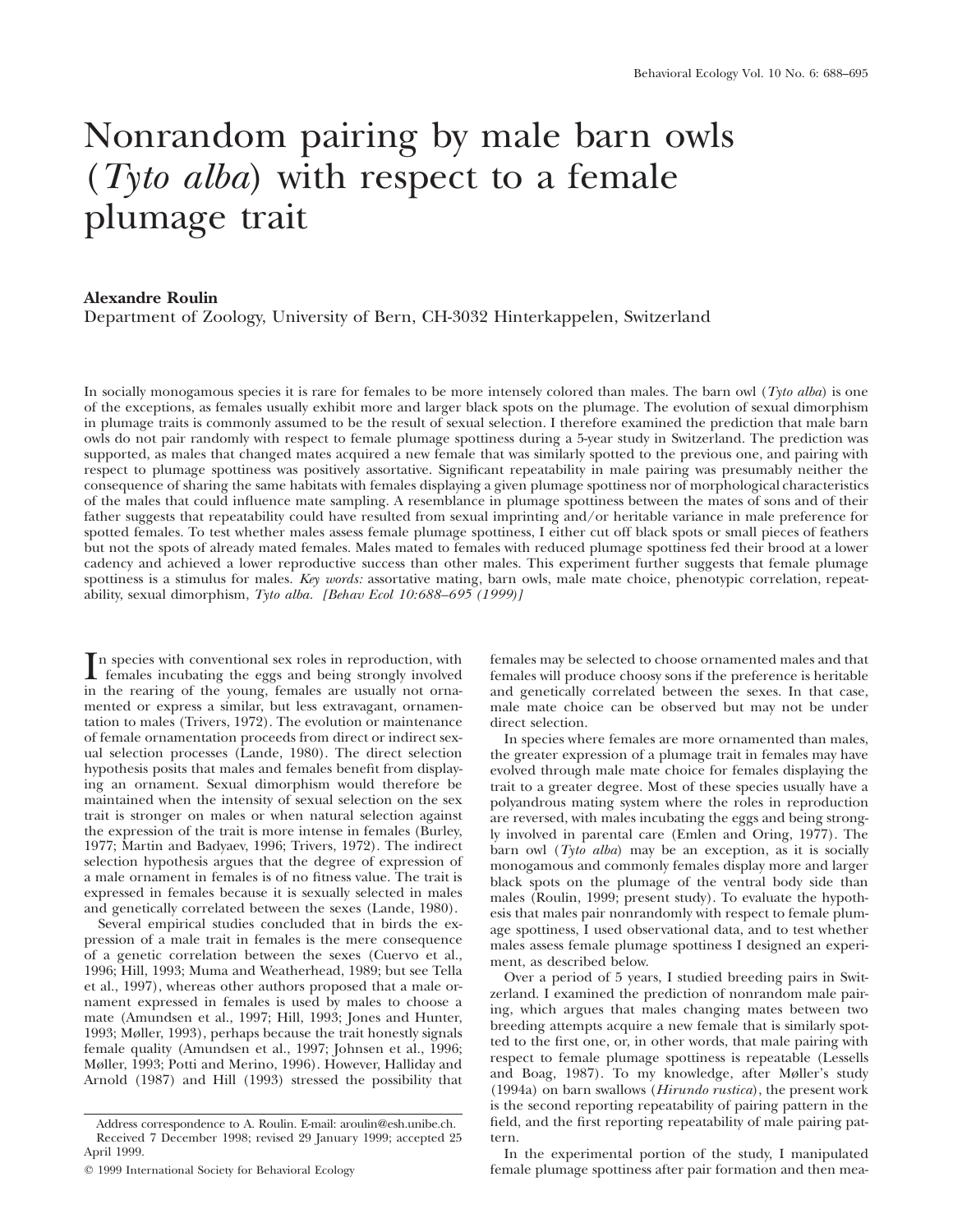sured parental feeding rates and reproductive success. If female plumage spottiness is a stimulus for males, I predicted that males would reduce their investment in reproduction after black spots are removed from the plumage of their mates. Consequently, the feeding rate of males and their reproductive success are expected to decrease when female plumage spottiness is experimentally reduced. Such a behavioral change may be due to the fact that they do no more recognize their mate (e.g., Whitfield, 1986) or that investment in reproduction by males is positively related to the expression of the mate's plumage spottiness (e.g., de Lope and Møller, 1993; Møller, 1994b).

# **METHODS**

# **The barn owl**

The barn owl is a noncolonial, medium-sized nocturnal raptor that breeds mainly in man-made cavities and dark places including nest-boxes. Population size varies markedly between years, mostly in relation to vole abundance and the severity of winters (Taylor, 1994). Adult owls are usually sedentary and start searching for a mate and nest site in winter (Roulin, 1998a). One or two clutches are produced per year consisting of 2–16 eggs each (mean: 5–6) (Taylor, 1994). Beside the variation in plumage spottiness, owls also vary in plumage coloration from dark-reddish brown to white, with males usually being lighter colored than females (Roulin, 1996, 1999). These traits are heritable, and their expression in nestlings was neither condition-dependent nor influenced by the rearing environment (Roulin et al., 1998). The subspecies *T. a. guttata,* which is characterized by reddish-brown plumage heavily marked with black spots, and *T. a. alba,* having white and less spotted plumage, originate from northeast Europe and the Mediterranean region, respectively, and interbreed in Switzerland (Voous, 1950).

#### **Collection of observational data**

Observational data were collected from 1994 to 1998 in an agricultural plain (range in altitude: 430–520 m above sea level;  $46^{\circ}49'$  N,  $06^{\circ}56'$  E). To locate breeding barn owls, 110 nestboxes had been fastened to barns from 1987 onward. The number of clutches in my study population varied from year to year from 35 to 76. Breeding owls were captured in nestboxes during incubation or the rearing of the young. As only females incubate the eggs and brood the young, they were recognized by the presence of a brood patch (Taylor, 1994). Age of the birds was known with precision when they had been ringed as nestlings, and only those birds have been considered in the analyses involving age. I estimated body size by measuring the lengths of the wings, central tail feathers, left tarsus, hind claws, and bill. All five measurements were taken on birds in 1997 and 1998 only, and I considered only birds from these 2 years when evaluating predictions based on body size. Relationships based on body mass were performed on 15 males and 28 females captured in the winters 1994–1995 to 1996–1997. The use of the winter body mass is justified by the fact that it varies to a lesser extent than mass during the breeding season (Taylor, 1994).

For every captured bird I quantified the extent of black pigments produced to form all black spots present on the ventral body side. On the breast, belly, flanks, and underside of the wings, I counted the number of spots within a  $60 \times 40$ mm2 frame. The diameter of 3–20 spots was measured to the nearest 0.1 mm with a calliper. For each body part, the formula  $100\pi$ (number of spots)[(mean spot diameter/2)<sup>2</sup>]/ 2400 was used to calculate the proportion of the 2400-mm2

surface covered by black spots. I averaged the values of the two flanks, respectively, of the two wings, and then calculated the mean value from the four body parts. This last value was an index of overall plumage spottiness. Errors in the assessment of plumage spottiness are negligible, as two measures from same individuals taken 3–110 days apart were repeatable (repeatability  $\pm$  SE, female:  $r = 88\% \pm 2\%$ ,  $F_{124, 125} = 14.7$ , *p*  $< .001$ ; male:  $r = 96\% \pm 1\%, F_{30, 31} = 46.8, p < .001$ .

To assess male plumage coloration on the same four body parts, I compared the coloration with eight color chips ranging from 1 for dark reddish-brown to 8 for white. The mean value from the four body regions provided an estimate of overall plumage coloration. Two measures taken on same individuals were highly correlated (female:  $r_s = .95, p < .001,$  $n = 125$ ; male:  $r_s = .96$ ,  $p < .001$ ,  $n = 31$ ), and thus the method of assessing this plumage trait was reliable.

I measured the body mass of nestlings at all nests in 1996 when nestlings were on average 25 days old, in 1997 when they were on average 35 days old, and in 1998 at 40 days. For each brood a mean body mass was calculated from all nestlings. At 25 days of age the weight gain per day is maximal, whereas at 35 and 40 days the maximal body mass is reached. These values are more sensitive to environmental stress than body mass at fledging, which is achieved after body mass recession (Durant and Handrich, 1998; Roulin, 1998b).

#### **Experimental data**

#### *Assessment of breeding parameters*

The experiment was performed in 1997. In that year nestboxes were regularly controlled to record clutch size and the number of hatchlings. The length and breath of each egg was measured with a caliper and volume (ml) was approximated with the formula length $\times$ breadth<sup>2</sup>/1000. I approximated the age of nestlings by measuring wing length (Schönfeld and Girbig, 1975). I weighed nestlings when they were on average 35 days of age, and for each brood I calculated the mean value from all nestlings. Brood size at fledging is the number of 55 day-old nestlings.

Parental feeding rates were recorded during two successive nights when their offspring were on average 34 days of age (i.e., 1 month after the manipulation of plumage spottiness). I used an infrared sensitive camera and a VHS video camera to record entire nights (2130–0530 h). The camera was placed in nest-boxes or just beside the nest-box entrance one night before recording. Parents were captured at least 1 week before filming, and males and females were ringed on a different leg to recognize their sex on the video. The camera did not appear to disturb the owls. The measure ''feeding rate'' is the mean number of prey items brought to the nest per night. Twenty-eight out of the 33 nests used for the manipulation of female plumage spottiness were suitable for filming.

#### *Manipulation of female plumage spottiness*

When nestlings were on average 6 days of age I cut off most spots located on the tip of the feathers of 16 females (treatment ''females with reduced plumage spottiness'') and for 17 other females small pieces of the feathers but not the spots were cut off (treatment ''females with spots''). I randomly assigned females to one of the two experimental treatments as they produced clutches of similar size (Mann-Whitney *U* test:  $U = 116$ ,  $p = .45$ ,  $n = 16, 17$ ), eggs of similar volume ( $t_{31} =$  $-0.30, p = .77$ , and their offspring hatched at a similar date  $(t_{31} = -0.67, p = .51)$ . Their respective plumage spottiness did not significantly differ before manipulation (1.61  $\pm$  0.56 versus 1.80  $\pm$  0.67;  $t_{31} = -0.92$ ,  $p = .36$ ), whereas after the manipulation females with reduced plumage spottiness were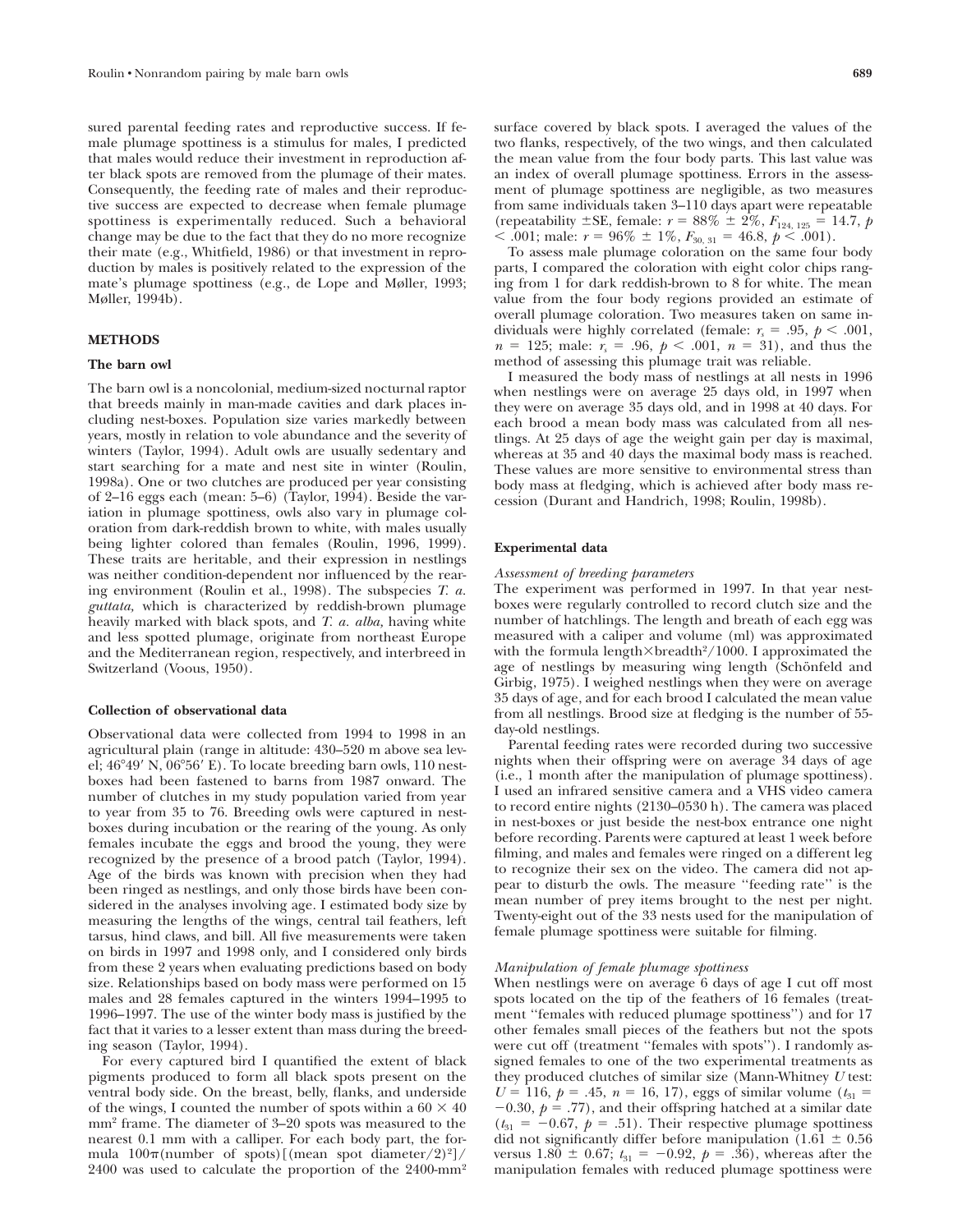

# **Figure 1**

Distribution of the plumage spottiness of 132 breeding males and 141 breeding females captured from 1994 to 1998. The plumage spottiness of individuals captured in different years was averaged.

on average four times less spotted than females with spots  $(t_{31})$  $= -8.05, p < .001$ ). Females belonging to the two treatments were mated to males displaying similar plumage coloration (*U*  $= 134, p = .94, n = 16, 17$ . The manipulation of the feathers had no detectable harmful effects on females (Roulin, 1999).

#### **Statistics**

Statistical analyses were computed using the Systat statistical package (Wilkinson, 1989). Because plumage spottiness values did not always follow a normal distribution, I used the square root. Repeatabilities were computed according to Lessells and Boag (1987) and standard errors of repeatabilities according to Becker (1984). Unless stated, analyses were performed on individuals captured from 1994 to 1998. Tests are two-tailed and level of significance is .05. Means are reported  $\pm 1$  SD.

# **RESULTS AND DISCUSSION**

# **Variability of plumage spottiness**

Breeding females were on average more spotted than males  $(1.83 \pm 0.64, n = 141 \text{ versus } 1.27 \pm 0.69, n = 132;$  Student's *t* test:  $t_{271} = 6.9$ ,  $p < .001$ ; Figure 1). To assess whether plumage spottiness is an indicator of age, I compared mean plumage spottiness with mean age of individual birds (e.g., a breeding bird captured at the first and second year of life had a mean age of 1.5). This correlation was nonsignificant for males (Pearson correlation,  $r = -.001$ ,  $p = .99$ ,  $n = 73$ ) and females ( $r = .27$ ,  $p = .08$ ,  $n = 44$ ). Only one out of six measurements of body size was significantly correlated to female plumage spottiness (Table 1). In sum, plumage spottiness is sexually dimorphic, and probably neither a signal of age nor of body size.

#### **Repeatability of male pairing with respect to female plumage spottiness**

Based on 42 males that bred with 2–4 different females, successive different individual females of same males were similarly spotted (repeatability,  $r = 29\% \pm 11\%, F_{41, 68} = 2.1, p =$ .004). This value is rather weak, perhaps because males had few pairing options. For instance, if between two breeding seasons most renesting females remained bonded to their mates (Roulin, 1998a), the pairing options of immigrants would be restricted. Between years, 42–60% of the renesting males changed mates, except between 1996 and 1997 when 18 out of 22 renesting males changed mates (82%, subsample of the above 42 males). Thus, males breeding in 1997 had theoretically all the same pairing options, and I predicted that re-

#### **Table 1**

**Relationship between different measures of body size and plumage spottiness in male and female barn owls**

|                                 | Male    |      |                  | Female  |       |                  |
|---------------------------------|---------|------|------------------|---------|-------|------------------|
|                                 | r       |      | $\boldsymbol{n}$ |         |       | $\boldsymbol{n}$ |
| Length of wings                 | 0.04    | 0.80 | 43               | 0.08    | 0.62  | 46               |
| Length of central tail feathers | $-0.04$ | 0.82 | 43               | 0.42    | 0.004 | 46               |
| Length of tarsus                | $-0.15$ | 0.34 | 43               | $-0.04$ | 0.81  | 46               |
| Length of hind claw             | $-0.15$ | 0.35 | 43               | $-0.13$ | 0.81  | 46               |
| Length of bill                  | 0.16    | 0.32 | 43               | $-0.26$ | 0.08  | 46               |
| Winter body mass                | $-0.15$ | 0.58 | 15               | 0.03    | 0.86  | 28               |

Each bird appears only once in each analysis.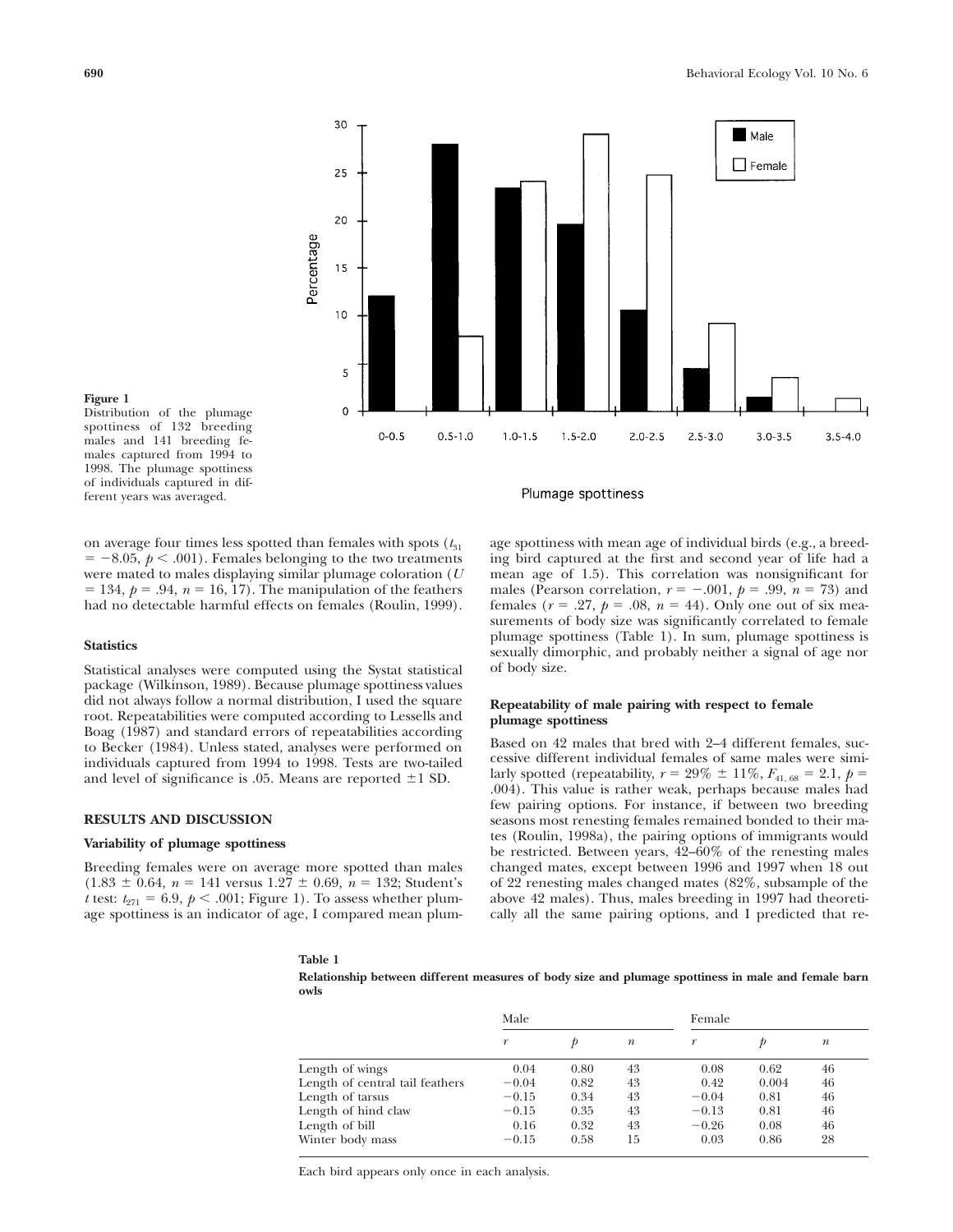

Rank of the female mate in 1996

**Figure 2**

Relationship between the plumage spottiness of female mates of same males in 1996 and 1997. The rank 0 was assigned to the least same males in 1996 and 1997. The rank 0 was assigned to the least<br>and 1 to the most spotted female.

peatability of male pairing with respect to female plumage spottiness would be larger than the 29% previously found. As expected, males that re-paired in 1997 mated with a female that was similarly spotted as the one they were paired with in 1996 ( $r = 48\% \pm 18\%, F_{17, 18} = 2.8, p = .017$ ). Because of the turnover of the breeding population, available females in 1996 and 1997 were not all the same, and hence not similarly spotted.

To compare the relative plumage spottiness of two successive mates of the 18 males, I ranked females from the least (rank 0) to the most spotted individual (rank 1), and found a higher repeatability value ( $r = 57\% \pm 16\%, F_{17, 18} = 3.6, p$ 5 .005; Figure 2). This value is comparable with the ones found for female preference of male body coloration in two species of fishes (65%: Bakker, 1993; 58%: Godin and Dugatkin, 1995) and in the barn swallow for female preference of long-tailed males (57%) (Møller, 1994a). Repeatability of pairing determined under field conditions, as in the present study and in Møller's (1994) study, can be explained by at least three nonmutually exclusive hypotheses: (1) females are not randomly distributed among the habitats, (2) male morphological characteristics or experience (i.e., age) determine which male will pair with which kind of spotted females, and (3) there is a heritable or nonheritable variation in the magnitude of male preference ( Jennions and Petrie, 1997).

# *Hypothesis 1: nonrandom distribution of birds among environments*

The first hypothesis posits that a male repeatedly pairs to females displaying a given plumage spottiness because this male shares the same kind of habitats with those females. This hypothesis is, however, unlikely given that (1) in nest sites where different pairs bred (i.e., every individual bred in a nestsite with no more than one partner), successive females did not resemble each other in plumage spottiness ( $r = -73\%, F_{47,58}$ )  $= 0.6, p = .96$ , and (2) males that simultaneously changed mates and nest sites bred with a new female displaying plum-





Mean plumage spottiness of father's mates

Relationship between the mean plumage spottiness of the father's and sons' mates.

age spottiness to a similar extent as the previous one ( $r =$  $45\% \pm 16\%, F_{20,29} = 3.0, p = .004$ . Assuming that the relative quality of nest sites does not vary over years, these two observations suggest that the repeatability of male pairing with respect to female plumage spottiness was not environmentally mediated.

*Hypothesis 2: male morphological characteristics and experience* The second hypothesis proposes that males all have the same preference for heavily spotted females and their respective morphological characteristics or experience determine which kind of female a male obtains (Burley, 1977). This hypothesis predicts that there should be a close match between female plumage spottiness and some aspects of mate phenotype.

No significant correlation was found between metric measures of male body size and the mean plumage spottiness of their females (lengths of the wing, central tail feathers, bill, hind claw, tarsus; Pearson correlation: all *r* values between  $-0.24$  and 0.08, all *p* values >.10,  $n = 43$ ) and likewise for male winter body mass ( $r = .01$ ,  $p = .97$ ,  $n = 15$ ) and male plumage coloration ( $r = -.01$ ,  $p = .92$ ,  $n = 132$ ).

If experience is important in sampling females, older males should acquire spottier females than younger males. I assessed potential effects of male experience in acquiring the most spotted females in three ways. First, mean male age (e.g., when a male bred at 4 and 5 years, I used the mean male age 4.5) was not correlated with the mean plumage spottiness of their mates ( $r = .02$ ,  $p = .84$ ,  $n = 73$ ). Second, the mates of adult males were not more spotted than those of yearling males (Student's *t* test:  $t_{100} = 0.08$ ,  $p = .94$ ). In that analysis males captured at first-year of age appeared only in the category "yearling" ( $n = 48$ ) and other males only in the category "adult"  $(n = 54)$ . Third, when a male changed mates, it did not acquire a new female that was more spotted than the previous one (mean  $\pm$  1 SD female plumage spottiness = 1.93  $\pm$  0.69 versus 1.77  $\pm$  0.62; paired *t* test:  $t_{41} = 1.4, p = .16$ ).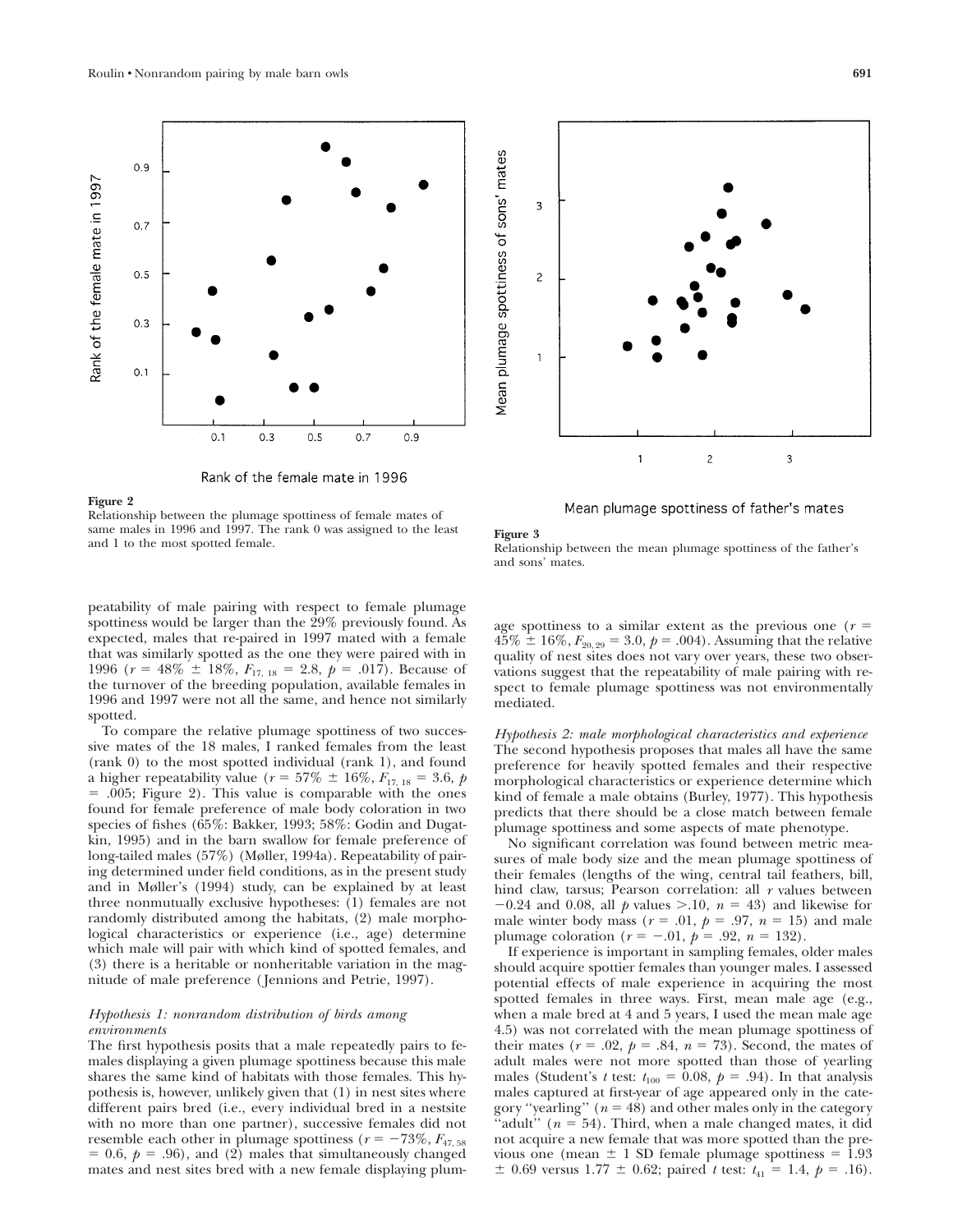Mean plumage spottiness of female mates

 $\overline{\mathbf{3}}$ 

 $\overline{c}$ 

 $\overline{\phantom{a}}$ 

**Figure 4**

 $\overline{c}$ 

Plumage spottiness of male

 $\overline{\mathbf{3}}$ 

Assortative mating with respect to plumage spottiness.

 $\mathbf{1}$ 

The same analysis repeated on a subsample of these males (i.e., those that bred at first and second year of age with different females) provided a similar result ( $t_{12} = 0.07$ ,  $p = .95$ ). Therefore, male body size, plumage coloration, and experience did not seem to have an influence on the kind of female a male acquired. In contrast to the present study, in the barn swallow repeatability of female pairing with respect to male tail length may have arisen because the phenotypic quality of the choosy sex influences mate sampling. Condition of female barn swallows was shown to be important in acquiring longtailed males (Møller, 1991), and, thus, if condition is stable over years, individual females may be expected to get a new male displaying a tail of similar length as the previous mate.

# *Hypothesis 3: variation in male mate preference*

The last hypothesis proposes that under the same pairing options different males chose differently spotted females. Variation in mate preference may be heritable (reviews in Bakker and Pomiankowski, 1995; Jennions and Petrie, 1997) or influenced by the parental phenotype when individuals prefer partners that resemble their opposite-sex parent without any genetic basis (sexual imprinting: Bateson, 1983; Ten Cate and Bateson, 1988). Two outcomes are expected when variation in male mate preference is maintained in a population.

First, the pairing decisions of sons and fathers should be similar because they share genes coding for a pairing preference or because a preference is transmitted between them via the mother's plumage characteristics. Thus, the mates of sons and fathers should resemble each other with respect to plumage spottiness. To evaluate this hypothesis, I averaged the plumage spottiness of all mates of a father, respectively of his sons. In the case when a father recruited more than one son, I averaged the values of brothers. The resemblance between father's and sons' mates was significant ( $r = 41\% \pm 17\%$ ,  $F_{24,25} = 2.4$ ,  $p = .018$ ; Figure 3). Similar findings for female preferences for ornamented males has been reported under laboratory conditions (Bakker and Pomiankowski, 1995), and



**Figure 5**

Male and female feeding rates in relation to the manipulation of the female plumage spottiness in 1997. Bars represent means  $\pm 1$ SE.

only one study previously tested in birds whether the pairing pattern of parents and same-sex offspring was the same, but the results were equivocal ( Johnson et al., 1993).

Second, because mothers transmit genes coding for plumage spottiness to sons (unpublished data), the magnitude of male mate preference may be related to male plumage spottiness or, in other words, the preference and the preferred trait may be genetically or phenotypically correlated within males. Empirically such a phenotypic correlation could be suspected if pairing is assortative with respect to plumage spottiness ( Johnson et al., 1993). I found a significant positive relationship between male plumage spottiness and the mean plumage spottiness of all a male's mates (Pearson correlation:  $r = .21, p = .015, n = 132$ ; Figure 4). It may be noted that assortative mating was weak but comparable with the one found for tail length in the barn swallow (Møller, 1993; linear regression with  $R^2 = .09$ ).

In my study, the mechanism leading to assortative pairing was probably not mutual mate choice with respect to the mate plumage spottiness because the pairing pattern of females with respect to male plumage spottiness was not repeatable: based on 45 females that bred with 2–5 different males, females that changed mates were not seen acquiring a new mate that was similarly spotted as the previous one (repeatability, *r*  $= 13\%, F_{44, 64} = 1.1, p = .32$ . Moreover, it was probably not due to a relationship between female plumage spottiness and male phenotypic characteristics, because body size, plumage coloration, and age of the males were not related to their own plumage spottiness (Table 1) or to that or their females (see above). Thus, assortative mating with respect to plumage spottiness was presumably not the indirect consequence of assortative mating by size, plumage coloration, or age. Finally, assortative mating was probably not the result of an active (i.e., mate choice) or passive (e.g., the two subspecies live in different environments) avoidance of individuals of the subspecies *T. a. guttata* to pair with individuals of the subspecies *T. a. alba,* and vice versa. *T. a. guttata* are spottier than *T. a. alba,*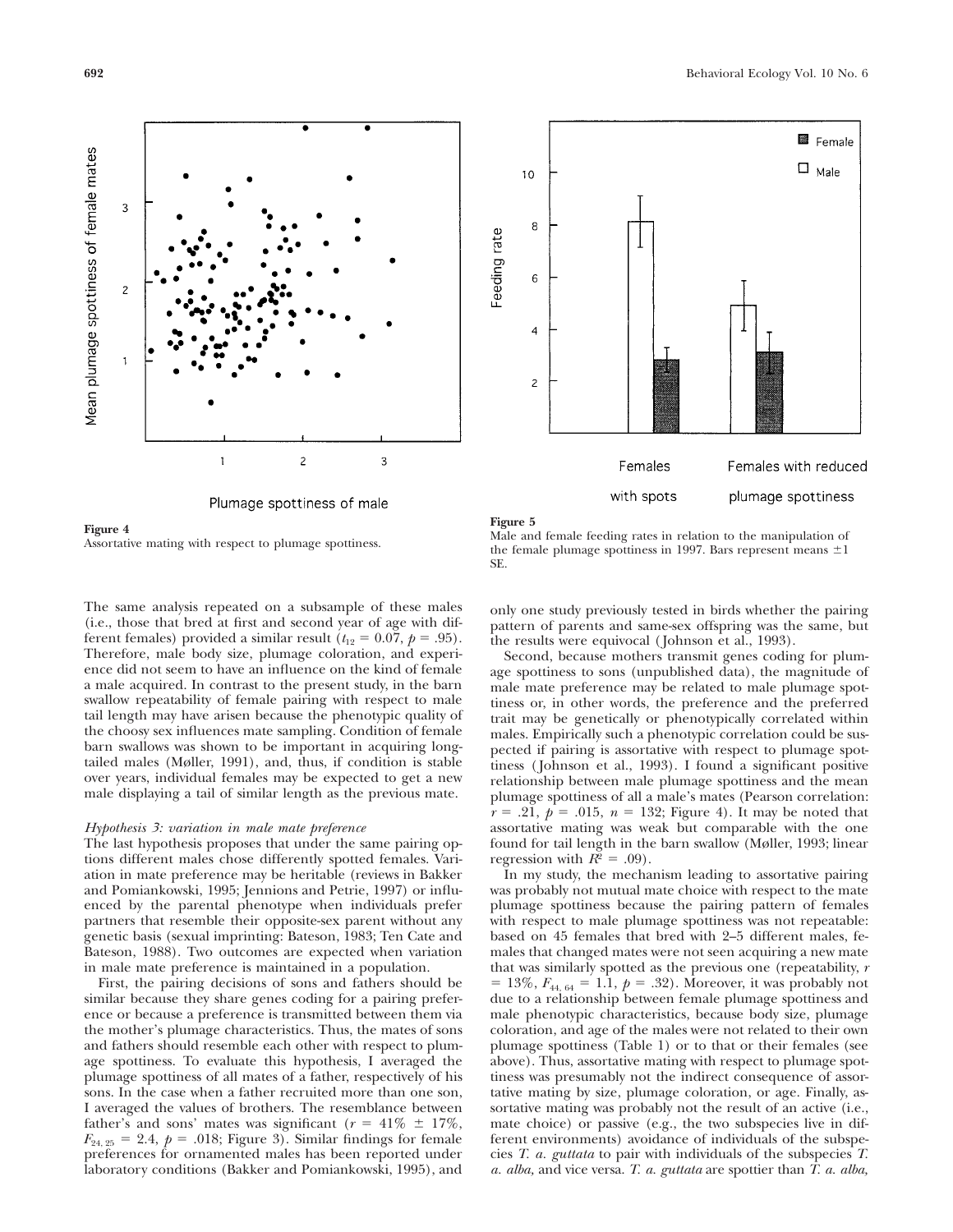

**Figure 6**

Mean nestling body mass (grams) in relation to the manipulation of the mothers' plumage spottiness. Nestlings were on average 34 days of age. Bars represent means  $\pm 1$  SE.

but also more reddish-brown (Voous, 1950). Thus, if assortative mating with respect to plumage spottiness was due to assortative mating with respect to subspecies, I should have found assortative mating not only with respect to plumage spottiness but also with respect to plumage coloration. This was not the case (coloration:  $r = .13$ ,  $p = .14$ ,  $n = 132$ ).

#### **Experimental manipulation of female plumage spottiness**

The experimental manipulation of female plumage spottiness significantly affected the feeding rate of males but not of females. Males mated to females with spots provisioned their broods on average more intensely than those mated to females with reduced plumage spottiness (Student's *t* test:  $t_{26}$  = 2.33,  $p = .026$ ; Figure 5). Because females of both treatments fed their broods at a similar rate ( $t_{26} = -0.31$ ,  $p = .76$ ; Figure 5), the effect of the experiment on male feeding rate was probably due to the experimental manipulation of female plumage spottiness per se and not to a difference in female behavior.

Reproductive success differed between the two experimental treatments. Females with spots tended to produce more fledglings than females with reduced plumage spottiness (median brood size at fledging, 4 versus 3; Mann-Whitney *U* test,  $U = 177$ ,  $p = .13$ ,  $n = 17, 16$ ), and fledging success was significantly higher in their nests (effect of the manipulation on the number of fledglings after controlling for the number of hatchlings, Kendall rank-order correlation,  $\tau = -0.28$ ,  $p =$  $.02, n = 33$ ). The mean body mass of the surviving nestlings was larger in nests of females with spots than in nests of females with reduced plumage spottiness ( $t_{29} = 3.31$ ,  $p = .003$ ; Figure 6). This effect remained significant after controlling for brood size as a covariate (ANCOVA,  $F_{1,28} = 13.5, p < .001$ ). In conclusion, females with reduced plumage spottiness achieved a lower fledging success and produced offspring with lower body masses than females with spots, probably because of a reduction in the male feeding cadency. This experiment





**Figure 7**

Relationship between the mean nestling body mass (grams) and the natural expression of female plumage spottiness in (a) 1996; nestlings were on average 25 days of age and (b) 1998; nestlings were on average 40 days of age.

further suggests that males assess the plumage spottiness of their mates even during the rearing of the young.

There may be at least two explanations for why paternal investment was negatively affected by the removal of black spots on females' plumage. First, males may have reduced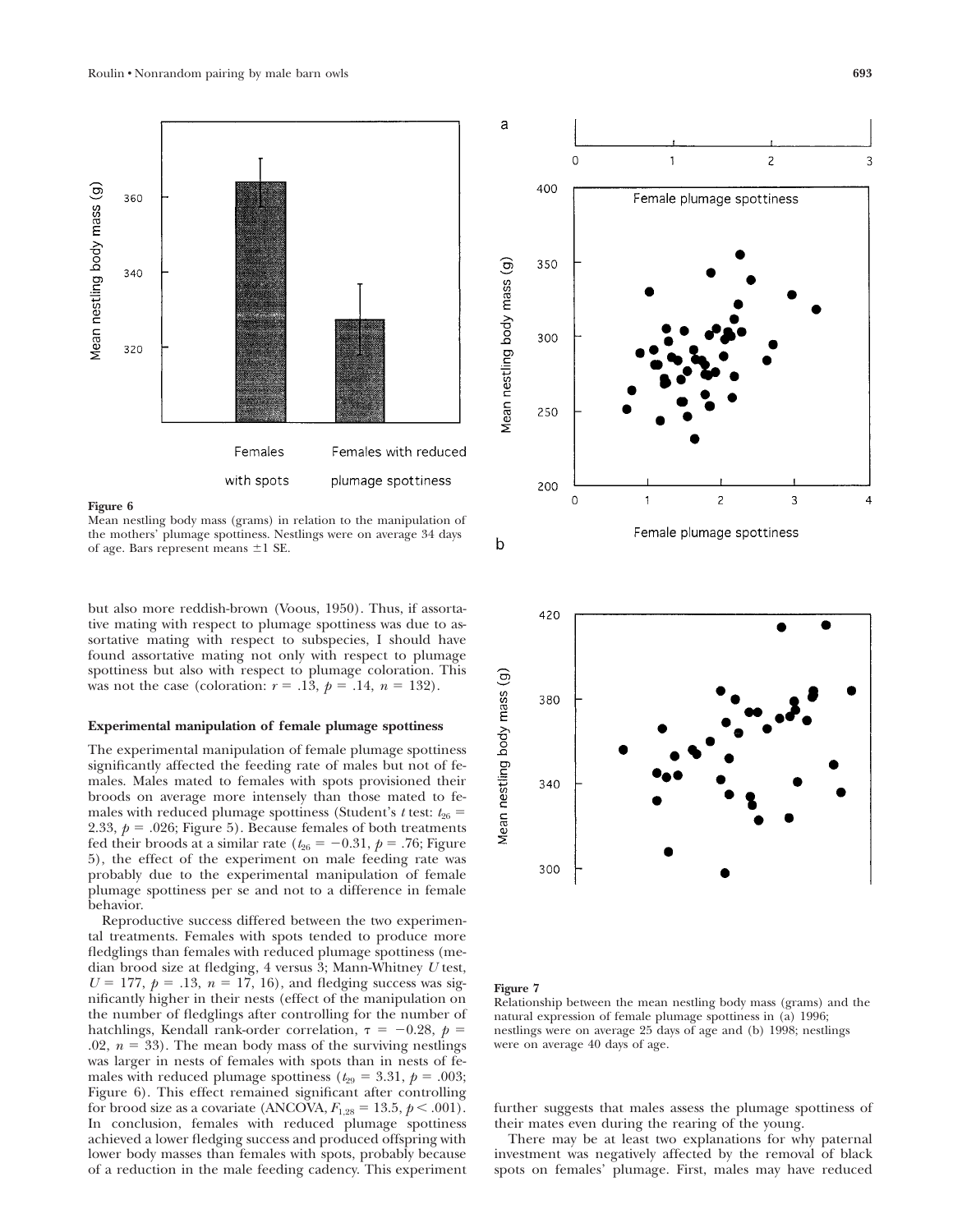feeding rate because they did no more recognize their mates (Whitfield, 1986). No data are yet available to discuss this possibility. Second, males may invest less effort in reproduction when mated to a heavily spotted female than to a sparsely spotted one (de Lope and Møller, 1993; Møller, 1994b). This hypothesis predicts that in unmanipulated populations males mated to heavily spotted females bring more food to the nest than those mated to sparsely spotted females.

To examine this prediction, I correlated nestling body mass to plumage spottiness of the mother. Because males bring twice as many prey items to the nest than females (Figure 5), nestling body mass can be considered an index of paternal investment (see also Roulin et al., in press). In 1996, nestlings were heavier when raised by more heavily spotted females (*r*  $=$  .43,  $p = .002$ ,  $n = 50$ ; Figure 7a). This positive relationship was not due to a seasonal effect (correlation between hatching date of the first offspring and female plumage spottiness:  $r =$  $-10$ ,  $p = 0.50$ ,  $n = 50$  or to the production of smaller broods by more heavily spotted females  $(r_s = -.12, p > .20, n = 50)$ . In 1998, the same relationship was found between mean nestling body mass and female plumage spottiness ( $r = .40$ ,  $p =$ .012,  $n = 40$ ; Figure 7b), and again there was no relationship between female plumage spottiness and hatching date ( $r =$ .0,  $p = 1.0$ ,  $n = 40$ ) or brood size ( $r = -.03$ ,  $p = .86$ ,  $n =$ 40). Without excluding that female plumage spottiness is used as an individual recognition system, these correlations may suggest that in the above experiment, males reduced parental investment because they invest more effort in reproduction when mated to heavily spotted females.

# **Conclusion**

Barn owls displayed repeatability of male pairing with respect to a plumage trait exhibited by females. The results suggest that nonrandom male pairing was neither due to a nonrandom distribution of the females among nest sites nor to age and morphological characteristics of the males. The correlational data presented here may suggest the existence of variance in male preference for female plumage spottiness. This variance might be genetic or might be caused by sexual imprinting. An experiment where female plumage spottiness was reduced after mating altered male feeding rate and reproductive success, suggesting that males assess the plumage spottiness of their mates. Experiments are now required to test whether males derive fitness benefits by pairing nonrandomly and whether female plumage spottiness is a signal of quality.

I thank A.-L. Ducrest, M. Epars, and H. Etter for their help with the field work. The comments and propositions of P. Heeb, I. Cuthill, and two anonymous referees on an earlier draft helped me to improve the content of this paper. The manipulation of plumage was conducted under the permission of the "Service vétérinaire du canton de Vaud'' (no. 1146).

# **REFERENCES**

- Amundsen T, Forsgren E, Hansen LTT, 1997. On the function of female ornaments: male bluethroats prefer colourful females. Proc R Soc Lond B 264:1579–1586.
- Bakker TCM, 1993. Positive genetic correlation between female preference and preferred male ornament in sticklebacks. Nature 363: 255–257.
- Bakker TCM, Pomiankowski A, 1995. The genetic basis of female mate preferences. J Evol Biol 8:129–171.
- Bateson P, 1983. Optimal outbreeding. In: Mate choice (Bateson P, ed). Cambridge: Cambridge University Press; 257–277.
- Becker WA, 1984. Manual of quantitative genetics, 4th ed. Pullman, Washington: Academic Enterprises.
- Burley N, 1977. Parental investment, mate choice, and mate quality. Proc Natl Acad Sci USA 74:3476–3479.
- Cuervo JJ, de Lope F, Møller AP, 1996. The function of long tails in female barn swallows (*Hirundo rustica*): an experimental study. Behav Ecol 7:132–136.
- de Lope F, Møller AP, 1993. Female reproductive effort depends on the degree of ornamentation of their mates. Evolution 47:1152– 1160.
- Durant JM, Handrich Y, 1998. Growth and food requirement flexibility in captive chicks of the European barn owl (*Tyto alba*). J Zool 245:137–145.
- Emlen ST, Oring LW, 1977. Ecology, sexual selection, and the evolution of mating systems. Science 197:215–223.
- Godin J-GJ, Dugatkin LA, 1995. Variability and repeatability of female mating preference in the guppy. Anim Behav 49:1427–1433.
- Halliday T, Arnold SJ, 1987. Multiple mating by females: a perspective from quantitative genetics. Anim Behav 35:939–941.
- Hill GE, 1993. Male mate choice and the evolution of female plumage coloration in the house finch. Evolution 47:1515–1525.
- Jennions MD, Petrie M, 1997. Variation in mate choice and mating preferences: a review of causes and consequences. Biol Rev 72:283– 327.
- Johnsen TS, Hengeveld JD, Blank JL, Yasukawa K, Nolan V Jr, 1996. Epaulet brightness and condition in female red-winged blackbirds. Auk 113:356–362.
- Johnson K, Thornhill R, Ligon JD, Zuk M, 1993. The direction of mothers' and daughters' preferences and the heritability of male ornaments in red jungle fowl (*Gallus gallus*). Behav Ecol 4:254– 259.
- Jones IL, Hunter FM, 1993. Mutual sexual selection in a monogamous seabird. Nature 362:238–239.
- Lande R, 1980. Sexual dimorphism, sexual selection, and adaptation in polygenic characters. Evolution 34:292–305.
- Lessells CM, Boag PT, 1987. Unrepeatable repeatabilities: a common mistake. Auk 104:116–121.
- Martin TE, Badyaev AV, 1996. Sexual dichromatism in birds: importance of nest predation and nest location for females versus males. Evolution 50:2454–2460.
- Møller AP, 1991. Preferred males acquire mates of higher phenotypic quality. Proc R Soc Lond B 245:179–182.
- Møller AP, 1993. Sexual selection in the barn swallow *Hirundo rustica.* III. Female tail ornaments. Evolution 47:417–431.
- Møller AP, 1994a. Repeatability of female choice in a monogamous swallow. Anim Behav 47:643–648.
- Møller AP, 1994b. Symmetrical male sexual ornaments, paternal care, and offspring quality. Behav Ecol 5:188–194.
- Muma KE, Weatherhead PJ, 1989. Male traits expressed in females: direct or indirect sexual selection? Behav Ecol Sociobiol 25:23–31.
- Potti J, Merino S, 1996. Decreased levels of blood trypanosome infection correlate with female expression of a male secondary sexual trait: implications for sexual selection. Proc R Soc Lond B 263: 1199–1204.
- Roulin A, 1996. Dimorphisme sexuel dans la coloration du plumage chez la Chouette effraie (*Tyto alba*). Nos Oiseaux 43:517–526.
- Roulin A, 1998a. Formation des couples en hiver chez l'Effraie des clochers *Tyto alba* en Suisse. Nos Oiseaux 45:83–89.
- Roulin A, 1998b. Importance de la nichée et croissance pondérale chez les jeunes chouettes effraies *Tyto alba.* Alauda 66:273–278.
- Roulin A, 1999. Delayed maturation of plumage coloration and plumage spottiness in the barn owl *Tyto alba.* J Ornithol 140:193–197.
- Roulin A, Ducrest A-L, Dijkstra C, in press. Effects of brood size manipulations on parents and offspring in the barn owl, *Tyto alba.* Ardea.
- Roulin A, Richner H, Ducrest A-L, 1998. Genetic, environmental and condition-dependent effects on female and male ornamentation in the barn owl *Tyto alba.* Evolution 52:1451–1460.
- Schönfeld M, Girbig G, 1975. Beiträge zur Brutbiologie der Schleiereule, Tyto alba, unter besonderer Berücksichtigung der Abhängigkeit von der Feldmausdichte. Hercynia N.F. Leipzig 12:257–319.
- Taylor IR, 1994. Barn owls: predator-prey relationships and conservation. Cambridge: Cambridge University Press.
- Tella JL, Forero MG, Donázar JA, Hiraldo F, 1997. Is the expression of male traits in female lesser kestrels related to sexual selection? Ethology 103:72–81.
- Ten Cate C, Bateson P, 1988. Sexual selection: the evolution of con-